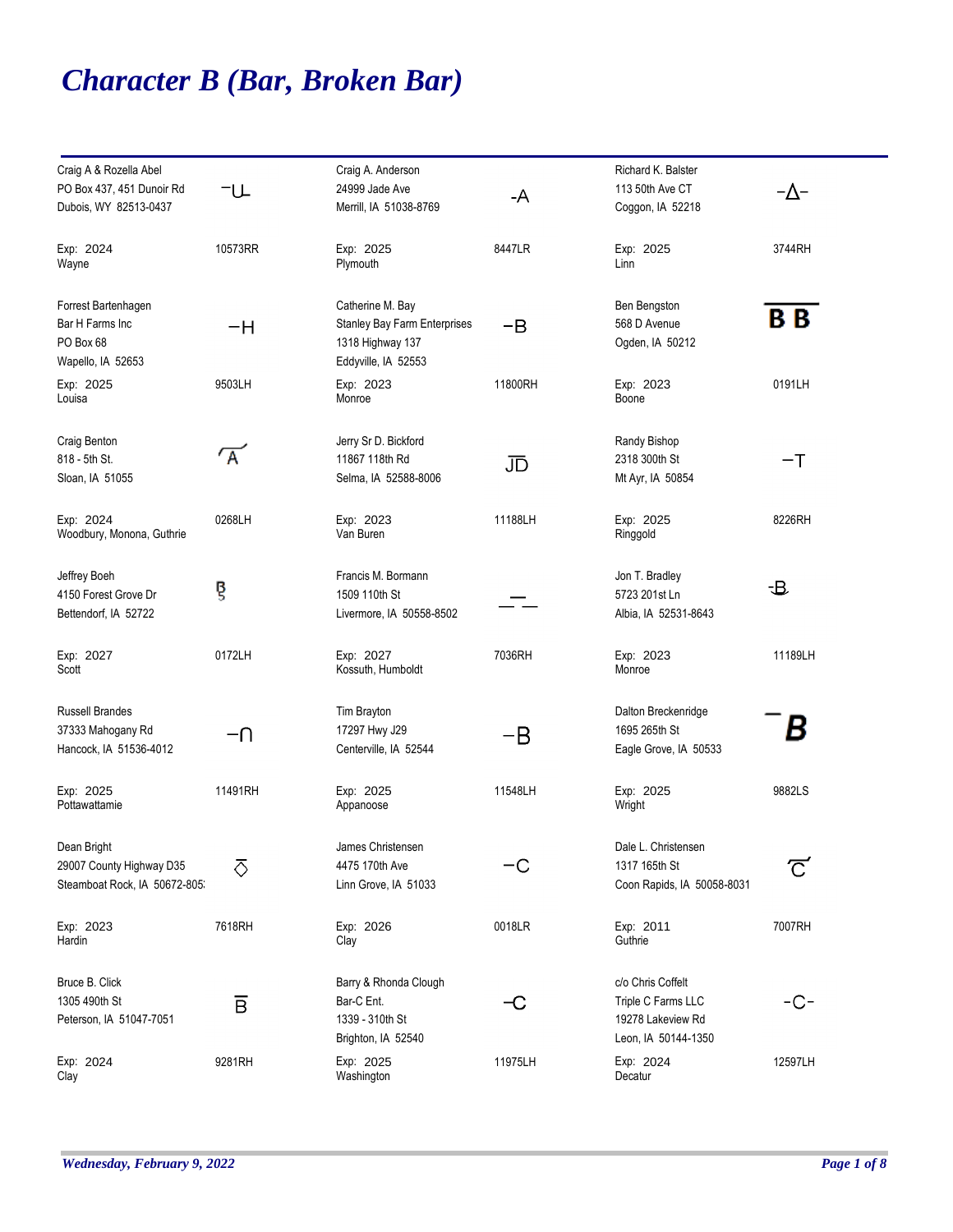| c/o Chris Coffelt<br>Triple C Farms LLC<br>19278 Lakeview Rd<br>Leon, IA 50144-1350                       | $=$ C                   | c/o Chris Coffelt<br>Triple C Farms LLC<br>19278 Lakeview Dr.<br>Leon, IA 50144-1350 | $=$ $\circ$ | c/o Chris Coffelt<br>Triple C Farms LLC<br>19278 Lakeview Dr.<br>Leon, IA 50144-1350 | -C-                  |
|-----------------------------------------------------------------------------------------------------------|-------------------------|--------------------------------------------------------------------------------------|-------------|--------------------------------------------------------------------------------------|----------------------|
| Exp: 2024<br>Decatur                                                                                      | 12598RH                 | Exp: 2024<br>Decatur                                                                 | 12599LH     | Exp: 2024<br>Decatur                                                                 | 12596RS              |
| c/o Brian & Amber Collett<br><b>Collett Bucking Bulls</b><br>21632 Bluegrass Rd<br>Ottumwa, IA 52501-8567 | $\overline{\mathrm{c}}$ | John A. Connor<br>3387 155th St<br>Cumming, IA 50061-8515                            | -C          | Shelby Cornelius<br>1811 2nd Ave NW<br>Waverly, IA 50677                             | $\bar{\mathfrak{C}}$ |
| Exp: 2018<br>Wapello                                                                                      | 12331LH                 | Exp: 2025<br>Madison, Warren                                                         | 1614LH      | Exp: 2025<br><b>Butler and Bremer</b>                                                | 9895RH               |
| Donald E. Crall<br>5954 188th Trl<br>Albia, IA 52531-8506                                                 | ĎĆ                      | Laura Daniels<br>25645 T Ave.<br>Eldora, IA 50627                                    | τ           | <b>Bobby Davis</b><br>3072 140th St<br>Corydon, IA 50060-8643                        | ſС                   |
| Exp: 2018<br>Monroe                                                                                       | 11768LR                 | Exp: 2027<br>Hardin                                                                  | 0164LH      | Exp: 2025<br>Wayne                                                                   | 12032LH              |
| <b>Ted Derscheid</b><br>Four D Grain & Cattle Farm<br>PO Box 1, 101 N W St<br>Ellston, IA 50074-0001      | -N                      | <b>Steve Dexter</b><br>24605 - 230th Ave<br>Eldridge, IA 52748                       | 业           | Dennis L. Ducommun<br>308 Coyote Dr<br>Cherokee, IA 51012-2220                       | ₫                    |
| Exp: 2025<br>Ringgold and Jasper                                                                          | 8473LH                  | Exp: 2024<br>Scott                                                                   | 0381LH      | Exp: 2023<br>Cherokee                                                                | 7529LR               |
| Mike Durflinger<br>29287 195th St<br>Bloomfield, IA 52537-7938                                            | – D                     | Rodney G. Erixon<br>1692 Juneau Ave<br>Mondamin, IA 51557-4009                       | Έ           | Rodney Evitt<br>1991 90th St<br>Corydon, IA 50060-8714                               | -E                   |
| Exp: 2023<br>Davis, Van Buren, Wapello                                                                    | 12427LH                 | Exp: 2027<br>Harrison                                                                | 11165LH     | Exp: 2024<br>Wayne                                                                   | 9924LR               |
| Thomas D. Ewing<br>1634 Aurora Rd<br>Lineville, IA 50147-8521                                             | -8                      | Darci Ewing Swaim<br>27807 Ebony Avenue<br>Bloomfield, IA 52537                      | Ð           | <b>Criswell Farms</b><br>2558 E 132nd St S<br>Kellogg, IA 50135                      |                      |
| Exp: 2025<br>Wayne                                                                                        | 11533LH                 | Exp: 2024<br>Davis                                                                   | 0367LS      | Exp: 2017<br>Jasper, Poweshiek                                                       | 0110RH               |
| Heesch Farms LP<br>2785 Davis Rd<br>Seymour, IA 52590                                                     | $\overline{\mathsf{Y}}$ | Rex E. Felts<br>609 E Columbus St<br>Crawfordsville, IA 52621-9701                   | ᠆ᡰҾ         | Carl W. Fenner<br>3537 40th St<br>Grinnell, IA 50112-8301                            | ි                    |
| Exp: 2023<br>Wayne                                                                                        | 0230LS                  | Exp: 2023<br>Washington; Louisa                                                      | 10502RH     | Exp: 2010<br>Poweshiek                                                               | 11387LS              |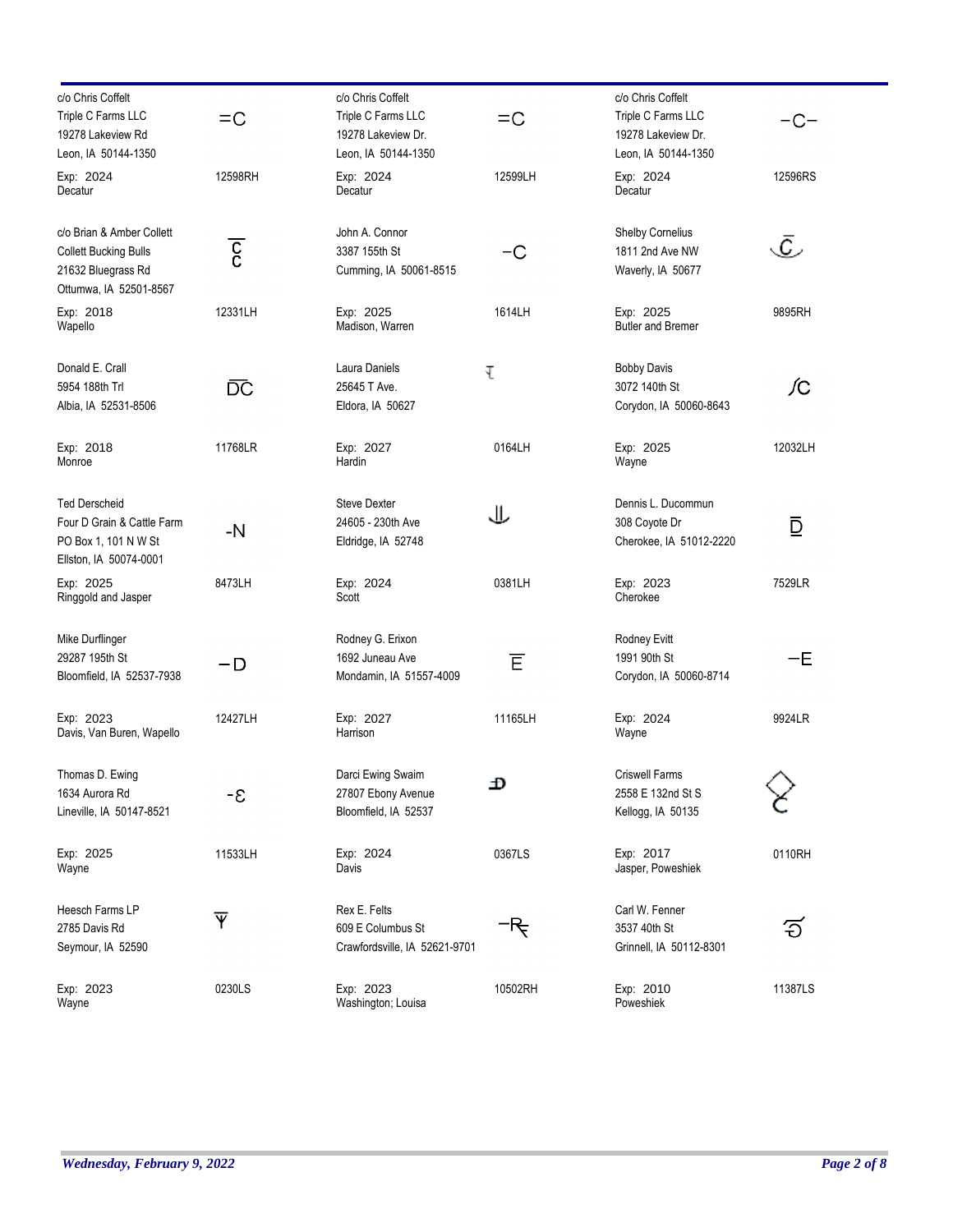| Philip Feucht<br><b>Bar F Cattle</b><br>2175 160th St | Ē                    | Joe Fiala<br>5462 Alice Rd<br>Walker, IA 52352-9715 | $-F$                    | James O. Findley II<br>2375 190th St<br>Afton, IA 50830-8181 | 正                       |
|-------------------------------------------------------|----------------------|-----------------------------------------------------|-------------------------|--------------------------------------------------------------|-------------------------|
| Larchwood, IA 51241                                   |                      |                                                     |                         |                                                              |                         |
| Exp: 2024<br>Lyon                                     | 9813RH               | Exp: 2025<br>Linn                                   | 5501RS                  | Exp: 2025<br>Union                                           | 10894LH                 |
| Kris Fleener                                          |                      | Gary L. Franklin                                    |                         | Julie K. Gard                                                |                         |
| 2384 Poplar                                           | $\overline{\lambda}$ | 17362 Heather Ave                                   | $\overline{\mathsf{Y}}$ | 1215 Carroll Ave                                             | $\overline{\mathrm{K}}$ |
| Duncombe, IA 50532                                    |                      | Keosaugua, IA 52565-8054                            |                         | Sioux City, IA 51108-8029                                    |                         |
| Exp: 2024<br>Cherokee, Webster                        | 12481RH              | Exp: 2027<br>Van Buren                              | 8904LH                  | Exp: 2025<br>Woodbury                                        | 1783RH                  |
| Duane R. Gates                                        |                      | Ronald A. Gebhardt                                  |                         | Timothy J. Gomez                                             |                         |
| 17475 Highway 16                                      | 亘                    | 27590 365th St                                      | -4                      | 1775 313th St                                                | –ට                      |
| Douds, IA 52551-8152                                  |                      | Van Meter, IA 50261-8007                            |                         | Lorimor, IA 50149-8024                                       |                         |
| Exp: 2023<br>Van Buren                                | 11221LH              | Exp: 2027<br>Dallas                                 | 9715LS                  | Exp: 2024<br>Madison                                         | 10635LH                 |
| Glenn S. Goodenow                                     |                      | Keith & Carol K Goodwin                             |                         | <b>Bob Gottsch</b>                                           |                         |
| Goodenow Livestock Co                                 | ≡                    | 4204 110th St                                       | $\overline{G}$          | Gottsch Cattle Company                                       | -ՂՐ                     |
| 4882 - 280th St                                       |                      | Correctionville, IA 51016-8076                      |                         | Box 1128                                                     |                         |
| Battle Creek, IA 51006-8624                           |                      |                                                     |                         | Hastings, NE 68902-1128                                      |                         |
| Exp: 2025<br>Ida                                      | 10719LH              | Exp: 2025<br>Woodbury                               | 9397LH                  | Exp: 2023<br>Adams; varies other counties also               | 12360LH                 |
| Curtis D. Greene                                      |                      | Joe Greig                                           |                         | Gary Hadley                                                  |                         |
| 1307 Tomahawk Trail                                   | Ğ                    | Bar G Rodeo Stock, LLC                              |                         | 2566 Kendall St                                              | -H                      |
| Ellston, IA 50074                                     |                      | 3981 Hwy 9<br>Estherville, IA 51334                 |                         | Osceola, IA 50213-8132                                       |                         |
| Exp: 2027<br>Ringgold                                 | 10378RS              | Exp: 2025<br>Emmet                                  | 9634LH                  | Exp: 2025<br>Clarke                                          | 3055LR                  |
| Monte Hansen                                          |                      | Danny & Debbie Haug                                 |                         | Paul Head                                                    |                         |
| 2148 1400th St<br>Kirkman, IA 51447-7504              | -H-                  | <b>Quarter Horses</b><br>23413 - 400th St.          | П                       | 3731 150th St<br>Randolph, IA 51649-6015                     | 厈                       |
|                                                       |                      | Chariton, IA 50039                                  |                         |                                                              |                         |
| Exp: 2026<br>Shelby                                   | 10962LR              | Exp: 2026<br>Lucas                                  | 0650LS                  | Exp: 2024<br>Fremont                                         | 11352LH                 |
| Gary L. Herr                                          |                      | Kenneth A. Hoeppner & Son                           |                         | Randy Hoffa                                                  |                         |
| 2532 Ventura Ave                                      | 亘                    | 1197 640th St                                       | Ħ                       | Bar Box H Performance Horses                                 | н                       |
| Fremont, IA 52561                                     |                      | Washta, IA 51061-7048                               |                         | 24748 Hackberry Road<br>Council Bluffs, IA 51503             |                         |
| Exp: 2026                                             | 8658RH               | Exp: 2025                                           | 2130RH                  | Exp: 2025                                                    | 9450LH                  |
| Mahaska, Monroe                                       |                      | Cherokee                                            |                         | Pottawattamie                                                |                         |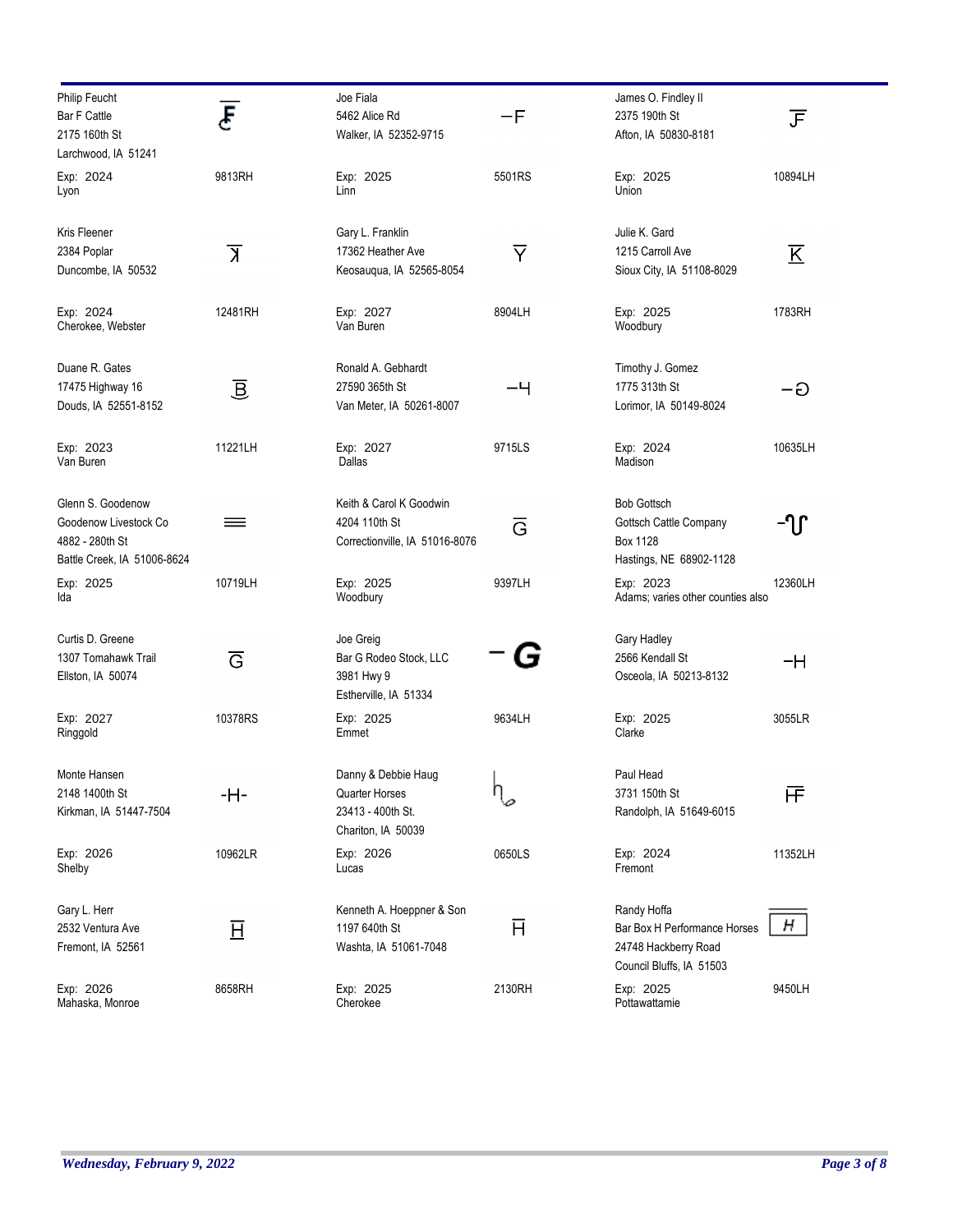| Tom Honeyman, President<br>Indian Creek Stock Farm Inc<br>59744 400th St            | $^{\rm ++}$ | William R. Horton<br>21955 H Ave<br>Grundy Center, IA 50638-8726          | $=$ H                   | Nathan Hunter<br>14456 118th St<br>Drakesville, IA 52552                            |                               |
|-------------------------------------------------------------------------------------|-------------|---------------------------------------------------------------------------|-------------------------|-------------------------------------------------------------------------------------|-------------------------------|
| Emerson, IA 51533-5009                                                              |             |                                                                           |                         |                                                                                     |                               |
| Exp: 2025<br>Mills, Montgomery                                                      | 10858LH     | Exp: 2027<br>Grundy                                                       | 11108LH                 | Exp: 2025<br>Davis                                                                  | 9747LH                        |
| Grant Jimmerson<br>22015 Minburn Road<br>M <sub>inburn</sub> , 1 <sup>2</sup> 50167 | J           | James Lloyd Johanningmeier<br>965 Highway 76 SE<br>Waukon, IA 52172-7610  | $-V$                    | Mark D. Johnson<br>1363 Oakwood St<br>Murray, IA 50174-8088                         | $\mathbb T$                   |
| Exp: 2023<br>Dallas                                                                 | 11220LH     | Exp: 2027<br>Allamakee                                                    | 12318LR                 | Exp: 2025<br>Clarke                                                                 | 10068LH                       |
| Jarred Juhl<br>Mike Kirchhoff<br>2760 165th St<br>Sumner, IA 50674-9072             | JS          | Jerry or Janet Junker<br>31176 Sinclair Ave<br>Parkersburg, IA 50665-7539 | J                       | Kaitlyn Kenyon<br>1959 Grant Ave<br>Guthrie Center, IA 50115                        | ーKー                           |
| Exp: 2026<br>Bremer                                                                 | 12145RH     | Exp: 2025<br><b>Butler</b>                                                | 11539LH                 | Exp: 2022<br>Guthrie Center                                                         | 0802LH                        |
| Donna, Danny & Justin Kernen<br>2326 235th St<br>Bedford, IA 50833-8251             | -K          | Daniel and or Molly Kilborn<br>1657 - 180th St<br>Fontanelle, IA 50846    | κ                       | Jake Kilburg<br>22488 - 250th Ave<br>LaMotte, IA 52054                              | 灭                             |
| Exp: 2025<br>Taylor                                                                 | 11770LR     | Exp: 2023<br>Adair, Adams                                                 | 0282RH                  | Exp: 2025<br>Jackson                                                                | 0624LH                        |
| Jason & Marilyn Kinsella<br>1562 Union Ave<br>Creston, IA 50801-8381                | -M          | Michael D. Kirchhoff<br>2760 165th St<br>Sumner, IA 50674-9072            | $\overline{\mathsf{S}}$ | Kenneth D. Kline<br>2107 148th Street<br>Creston, IA 50801                          | $\overline{P}$                |
| Exp: 2025<br>Adams                                                                  | 12605LH     | Exp: 2025<br><b>Bremer</b>                                                | 12020RH                 | Exp: 2023<br>Union                                                                  | 8901LH                        |
| Richard E. Knudsen<br>1589 Dogwood Ave<br>Coon Rapids, IA 50058                     | 下           | Travis & Nathan Korver<br>1109 Plum Creek Rd<br>Tabor, IA 51653-5033      | $\overline{2J}$         | Lee & or Lois Kovar<br>1952 D Ave<br>Victor, IA 52347-8514                          | $-K$                          |
| Exp: 2021<br>Guthrie                                                                | 7009LH      | Exp: 2025<br><b>Fremont and Mills</b>                                     | 12584LH                 | Exp: 2024<br>lowa, Poweshiek                                                        | 9986LH                        |
| David D. Larson<br>1008 655th Ave<br>Albia, IA 52531-8875                           |             | Will Larson<br>1625 - 210th Ave<br>Diagonal, IA 50845                     |                         | c/o Ryan Laughery<br>Avondale Ranch Inc<br>3111 Fallow Ave<br>Orient, IA 50858-8027 | $\widetilde{\bm{\mathsf{A}}}$ |
| Exp: 2027<br>Mahaska, Monroe, Appanoose                                             | 11735LH     | Exp: 2025<br>Ringgold, Taylor                                             | 0455RR                  | Exp: 2008<br>Adair, Guthrie                                                         | 9065RH                        |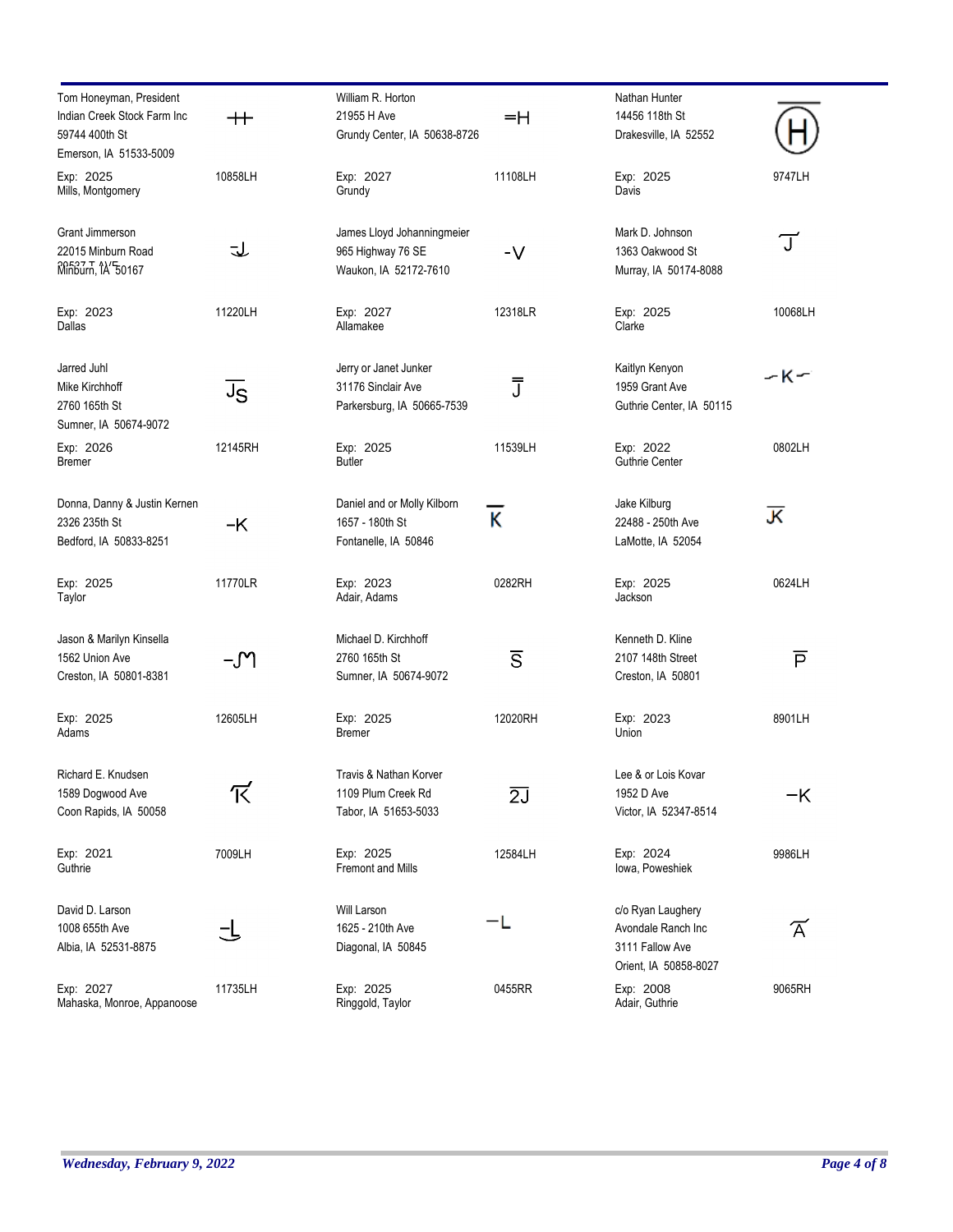| Douglas Laughery                 |                         | David Leuchtenmacher       |                | Dennis D. Liegl                        |                         |
|----------------------------------|-------------------------|----------------------------|----------------|----------------------------------------|-------------------------|
| Avondale Ranch Inc               |                         | 22726 Abbey Rd             |                | 1798 Indian Bridge Rd                  |                         |
| 3111 Fallow Avenue               | $\overline{\mathsf{A}}$ | Elgin, IA 52141-8123       | $\overline{L}$ | Central City, IA 52214-9667            | -DL                     |
|                                  |                         |                            |                |                                        |                         |
| Orient, IA 50858-9745            |                         |                            |                |                                        |                         |
| Exp: 2005                        | 8275LH                  | Exp: 2027                  | 8968RH         | Exp: 2025                              | 11413LH                 |
| Adair & Guthrie                  |                         | Clayton                    |                | Linn                                   |                         |
|                                  |                         |                            |                |                                        |                         |
| James or Kathy Mathes            |                         | Randall L. McDonnell       |                | Patrick M. McGrath                     |                         |
| 54715 290th St                   | J                       | 305 N Hayes St             | ĀM             | 1111 W Salem Ave                       | $\overline{\mathsf{M}}$ |
| Chariton, IA 50049-8059          |                         | Mt Ayr, IA 50854-1411      |                | Indianola, IA 50125-2227               |                         |
|                                  | 11201LS                 |                            |                |                                        |                         |
| Exp: 2023<br>Lucas               |                         | Exp: 2024<br>Ringgold      | 11854LH        | Exp: 2024<br>Monroe                    | 9742LH                  |
|                                  |                         |                            |                |                                        |                         |
| John McGrath                     |                         | Mark R. Miller             |                | <b>Tristen Miller</b>                  |                         |
| Amana Farms, Inc.                | $\overline{A}$          | 5194 317th Ave             | $-M-$          | 2499 Clarke Lucas Avenue               | 46                      |
| 1300 220th Trl                   |                         | Preston, IA 52069-9328     |                | Woodburn, IA 50275                     |                         |
| Amana, IA 52203-8138             |                         |                            |                |                                        |                         |
| Exp: 2025                        | 1243RH                  | Exp: 2025                  | 10066LH        | Exp: 2024                              | 9848LH                  |
| lowa                             |                         | Jackson                    |                | Clarke, Lucas, Wayne                   |                         |
|                                  |                         |                            |                |                                        |                         |
| Pickard, Julie & Miller, Michael |                         | Mark Alden Moffett         |                | Garrett Muhlbauer                      | м                       |
| PO Box 66                        | R                       | 2542 Benton Ave            | <b>MV</b>      | 47622 Dogwood Rd                       |                         |
| Melbourne, IA 50162              |                         | Mt Pleasant, IA 52641-8305 |                | Oakland, IA 51560                      |                         |
|                                  |                         |                            |                |                                        |                         |
| Exp: 2023<br>Marshall            | 0293LH                  | Exp: 2025<br>Henry         | 10906LH        | Exp: 2026<br>Pottawattamie, Montgomery | 0696LH                  |
|                                  |                         |                            |                |                                        |                         |
| Stan C. Nelson                   |                         | Donald B. Nelson           |                | Keith Noll                             |                         |
| 18408 Roosevelt St               | -N                      | 18408 Roosevelt St         | $-N$           | <b>River View Ranch</b>                | $\overline{\mathsf{R}}$ |
| Middletown, IA 52638-9711        |                         | Middletown, IA 52638-9711  |                | 120 Bluff St                           |                         |
|                                  |                         |                            |                | Linn Grove, IA 51033-1000              |                         |
|                                  |                         |                            |                |                                        |                         |
| Exp: 2027                        | 4067RR                  | Exp: 2027                  | 4043LR         | Exp: 2026                              | 11604RH                 |
| Des Moines                       |                         | Des Moines                 |                | <b>Buena Vista</b>                     |                         |
| Robert W. O'Dell                 |                         | Don Parmer                 |                | Alan K. Pennington                     |                         |
| 2867 State Hwy 2                 | ō                       | 2199 300th Ave             | $-P$           | AAR Farm                               | AAR.                    |
| Bedford, IA 50833-8380           |                         | Woodburn, IA 50275-8005    |                | 2632 310th St                          |                         |
|                                  |                         |                            |                | Mt. Ayr, IA 50854                      |                         |
| Exp: 2025                        | 10087LH                 | Exp: 2023                  | 11245LH        | Exp: 2025                              | 10829LR                 |
| Taylor                           |                         | Clarke                     |                | Ringgold                               |                         |
|                                  |                         |                            |                |                                        |                         |
| Lanny Pick                       |                         | Weston Pierschbacher       |                | Weston Pierschbacher                   |                         |
| Two Par L P                      | ⋤                       | 1860 County Hwy P68        | -7–            | 3175 178th Street                      | -7–                     |
| 2310 320th St                    |                         | Kellerton, IA 50133        |                | Kellerton, IA 50133                    |                         |
| Rock Valley, IA 51247-7572       |                         |                            |                |                                        |                         |
|                                  | 10473LS                 | Exp: 2024                  | 0379RH         | Exp: 2024                              | 0380RR                  |
| Exp: 2023<br>Sioux               |                         | Ringgold, Decatur          |                | Ringgold, Decatur                      |                         |
|                                  |                         |                            |                |                                        |                         |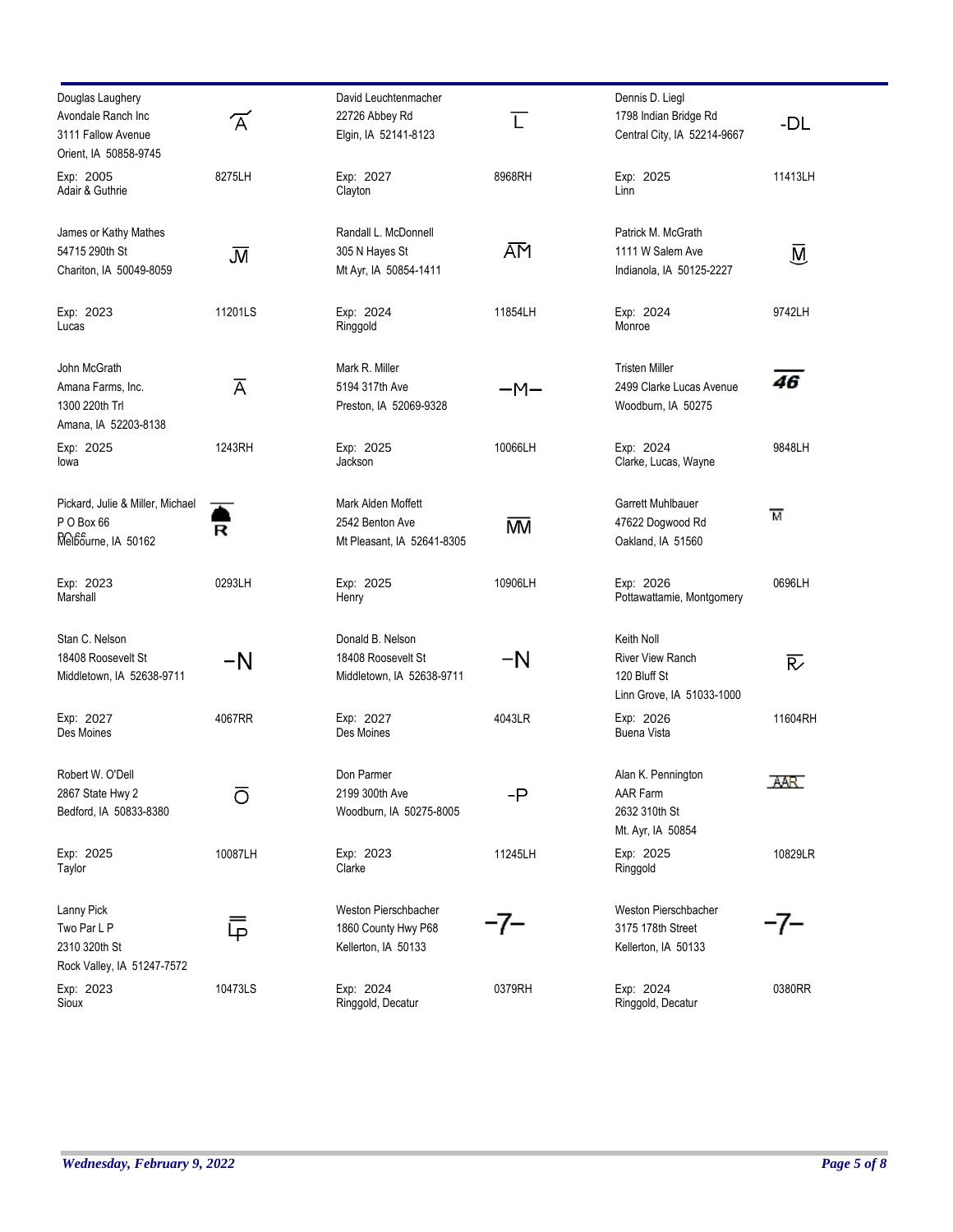| <b>Curt Pierschbacher</b>       |                                     | James L. Plants               |                      | Jeffrey S. Probasco                    |                |
|---------------------------------|-------------------------------------|-------------------------------|----------------------|----------------------------------------|----------------|
| 1860 County Hwy P68             | –С                                  | Triangle Acres Inc            |                      | 25503 Dill Ave                         | -N             |
|                                 |                                     |                               | $\overline{\subset}$ |                                        |                |
| Kellerton, IA 50133-3372        |                                     | 224 W Front St                |                      | Bloomfield, IA 52537-7339              |                |
|                                 |                                     | Brooklyn, IA 52211-9498       |                      |                                        |                |
| Exp: 2027                       | 9646RH                              | Exp: 2024                     | 11373LH              | Exp: 2025                              | 12035LH        |
| Decatur, Ringgold               |                                     |                               |                      | Davis, Appanoose                       |                |
|                                 |                                     |                               |                      |                                        |                |
|                                 |                                     |                               |                      |                                        |                |
| Roland R. Rasmussen             |                                     | Tammy or Blake Roepke         |                      | John T. Rosa                           |                |
| 57728 197th St                  |                                     | 3438 Snake Trail Road         | $7-$                 | 27556 525th St                         | -R             |
| Pacific Junction, IA 51561-9779 |                                     | Smithland, IA 51056           |                      | Chariton, IA 50049-8135                |                |
|                                 |                                     |                               |                      |                                        |                |
|                                 |                                     |                               |                      |                                        |                |
| Exp: 2025                       | 5504LH                              | Exp: 2025                     | 11362RH              | Exp: 2025                              | 11430LH        |
| Mills                           |                                     | Cherokee, Woodbury            |                      | Lucas                                  |                |
|                                 |                                     |                               |                      |                                        |                |
| Ben Rosonke                     |                                     | Ethan Lantz or Kaylee Rowland |                      | James N. Ruba                          |                |
|                                 |                                     |                               |                      |                                        |                |
| 1837 - 200th St                 | R                                   | 12397 240th St                | ים                   | 122 430th St                           | 呎              |
| New Hampton, IA 50659           |                                     | Linden, IA 50146              |                      | Granville, IA 51022-9000               |                |
|                                 |                                     |                               |                      |                                        |                |
| Exp: 2027                       | 0198RH                              | Exp: 2026                     | 9805LH               | Exp: 2018                              | 11817LH        |
| Chickasaw                       |                                     | Dallas, Montgomery            |                      | Cherokee                               |                |
|                                 |                                     |                               |                      |                                        |                |
|                                 |                                     |                               |                      |                                        |                |
| William D. & Frances J. Saylor  |                                     | <b>Stacy Schlicher</b>        |                      | Mary or Dan Schrier                    |                |
| 3157 Fontanelle Road            | $\overline{\underline{\mathsf{S}}}$ | 1303 Primose Road             |                      | 71615 690th St                         | တ              |
| Orient, IA 50858-8023           |                                     | Donnellson, IA 52625          |                      | Cumberland, IA 50843-8073              |                |
|                                 |                                     |                               |                      |                                        |                |
|                                 |                                     |                               |                      |                                        |                |
| Exp: 2023                       | 12421RH                             | Exp: 2025                     | 9849LH               | Exp: 2025                              | 4579LH         |
| Adair, Adams                    |                                     | Van Buren and Lee             |                      | Cass                                   |                |
|                                 |                                     |                               |                      |                                        |                |
| Lane James F. Schroeder         |                                     | Phil Schwery                  |                      | <b>Troy Severson</b>                   |                |
| 2495 H Ave                      |                                     | PO Box 189                    |                      | 1610 Obrien Ave                        | -T-            |
|                                 |                                     | 103 S 4th St                  | -ଥ                   | Belmond, IA 50421                      |                |
| Williamsburg, IA 52361-8536     |                                     |                               |                      |                                        |                |
|                                 |                                     | Panama, IA 51562-0189         |                      |                                        |                |
| Exp: 2018                       | 11797LH                             | Exp: 2025                     | 12026RS              | Exp: 2027                              | 0799RH         |
|                                 |                                     | Harrison, Shelby              |                      | Wright                                 |                |
|                                 |                                     |                               |                      |                                        |                |
|                                 |                                     |                               |                      |                                        |                |
| Nathan Shaw                     |                                     | Nathan Shaw                   |                      | Roger Shields                          |                |
| Shaw Livestock, LLC             |                                     | Shaw Livestock, LLC           |                      | 3 Bar Farms                            | $\overline{3}$ |
| 6871 275th St                   |                                     | 6871 275th St                 |                      | 2670 Co Hwy J55                        |                |
| Moravia, IA 52571               |                                     | Moravia, IA 52571             |                      | Mount Ayr, IA 50854-8912               |                |
|                                 |                                     |                               |                      |                                        |                |
| Exp: 2025                       | 10118RH                             | Exp: 2025                     | 9371LH               | Exp: 2023<br>Ringgold IA, Harrison, MO | 11783LH        |
| Monroe                          |                                     | Monroe                        |                      |                                        |                |
|                                 |                                     |                               |                      |                                        |                |
| Phil Short                      |                                     | Wesley D. Skarda              |                      | Russele Sleep                          |                |
| Short Bros                      | あ                                   | 101 W Washington St           | ⊷                    | 2497 - 270th St.                       | -65            |
| 3036 270th St                   |                                     | Afton, IA 50830               |                      | Bedford, IA 50833                      |                |
|                                 |                                     |                               |                      |                                        |                |
| Winthrop, IA 50682-9559         |                                     |                               |                      |                                        |                |
| Exp: 2024                       | 11324RH                             | Exp: 2026                     | 0070LH               | Exp: 2025                              | 0598LR         |
| Buchanan                        |                                     | Union                         |                      | Taylor                                 |                |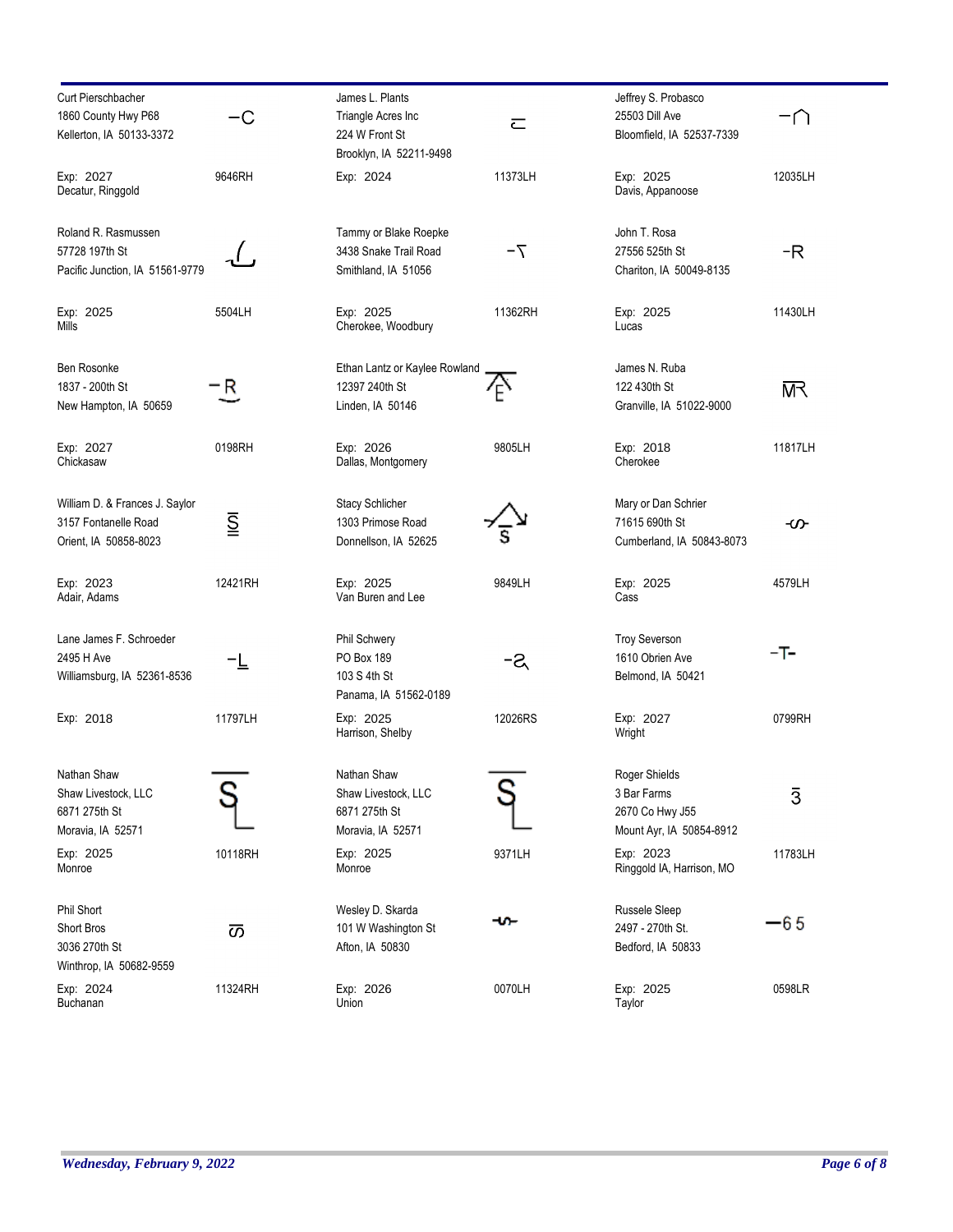| Floyd D. Smith                   |                         | Floyd, Cody & Alicia Smith              |                         | Nelson Smith                         |                         |
|----------------------------------|-------------------------|-----------------------------------------|-------------------------|--------------------------------------|-------------------------|
| Cody & Alicia                    | -S-                     | 1744 Amana Rd NW                        | $-S-$                   | 3006 Fir Ave                         | $\overline{\mathsf{C}}$ |
| 1735 Utah Ave NE                 |                         | Swisher, IA 52338-9798                  |                         | Brighton, IA 52540-9675              |                         |
| \$300n, 'ta' 52333' <sup>E</sup> |                         |                                         |                         |                                      |                         |
| Exp: 2026                        | 0057LS                  | Exp: 2023                               | 7700LH                  | Exp: 2023                            | 6177LS                  |
| Johnson                          |                         | Johnson                                 |                         | Washington                           |                         |
| Dennis Smith Smith Farms         |                         | Edwin Vernon Snyder                     |                         | Ralph E or Luke Spencer              |                         |
| Spojtja Fargish Ave              | $\overline{\mathsf{s}}$ | 2115 Yellow Rose Ave                    | -S                      | Spencer Livestock                    | $\overline{\mathsf{S}}$ |
| chariton, TA*50049               |                         | Murray, IA 50174                        |                         | 3322 Overton Ave                     |                         |
|                                  |                         |                                         |                         | Logan, IA 51546                      |                         |
| Exp: 2025                        | 2904LS                  | Exp: 2024                               | 0343LH                  | Exp: 2026                            | 9480LH                  |
| Lucas                            |                         | Clarke, Union, Decatur, Lucas, Ringgold |                         | Harrison                             |                         |
| Ralph E or Luke Spencer          |                         | <b>Richard Stanislav</b>                |                         | Matt & Kelli Henderson Steve Martin- |                         |
| 6657 Overton Ave                 | ါတ၊                     | 32109 Larpenteur Memorial Rd            | ट                       | 1411 250th Street                    | мн                      |
| Logan, IA 51546                  |                         | Little Sioux, IA 51545-4015             |                         | Shenandoah, IA 51601                 |                         |
|                                  |                         |                                         |                         |                                      |                         |
| Exp: 2026                        | 9485RH                  | Exp: 2027                               | 11077RH                 | Exp: 2024                            | 4311LS                  |
| Harrison                         |                         | Monona                                  |                         | Page                                 |                         |
| Carey Stroburg                   |                         | John Strunk                             |                         | Jason & Elizabeth Swackhamer         |                         |
| 26511 337th St                   | -S                      | 28251 Hwy J3T                           | -0                      | 1084 Ash Ave                         | ശ−                      |
| Maryville, MO 64468-7519         |                         | Moravia, IA 52571-8737                  |                         | Wayland, IA 52654                    |                         |
| Exp: 2025                        | 12028LH                 | Exp: 2024                               | 9769LR                  | Exp: 2018                            | 0279LH                  |
| Taylor                           |                         | Appanoose                               |                         | Henry                                |                         |
| Mark Thomann                     |                         | c/o Randy Tisor                         |                         | Bradley A. Vogel                     |                         |
| 1137 Redwood Ave.                | 区                       | Rockin T Quarter Horses                 | 工                       | 30030 Lineville Rd                   | $\overline{\mathrm{Y}}$ |
| Riverside, IA 52327              |                         | 2890 Redwood Ave                        |                         | Lineville, IA 50147-1023             |                         |
|                                  |                         | Washington, IA 52353-9363               |                         |                                      |                         |
| Exp: 2024                        | 11308RR                 | Exp: 2020                               | 12104LS                 | Exp: 2024                            | 10651LH                 |
| Johnson, Washington              |                         | Washington                              |                         | Decatur, Wayne                       |                         |
| Bradley A. Vogel                 |                         | Ronald E. Walker                        |                         | David Weaver                         |                         |
| 30030 Lineville Rd               | $\rm \Sigma$            | 19274 525th St                          |                         | <b>Weaver Farms</b>                  | W                       |
| Lineville, IA 50147-1023         |                         | Centerville, IA 52544-8700              | 元                       | 179 Walnut Road                      |                         |
|                                  |                         |                                         |                         | Grinnell, IA 50112                   |                         |
| Exp: 2024                        | 10652RH                 | Exp: 2013                               | 5044LH                  | Exp: 2024                            | 9860LH                  |
| Decatur, Wayne                   |                         | Appanoose                               |                         | Poweshiek                            |                         |
| Dean Weeks                       |                         | Jason A. Weiland                        |                         | Don West                             |                         |
| 14807 Newbold St                 | Ŵ                       | 4546 10th Ave                           | $\overline{\mathbf{W}}$ | 13350 Hwy 5                          | W                       |
| Indianola, IA 50125-8283         |                         | Peterson, IA 51047-7500                 |                         | Moravia, IA 52571                    |                         |
| Exp: 2026                        | 11054LH                 | Exp: 2025                               | 12044LH                 | Exp: 2024                            | 0419LH                  |
| Warren                           |                         | Buena Vista                             |                         | Appanoose                            |                         |
|                                  |                         |                                         |                         |                                      |                         |